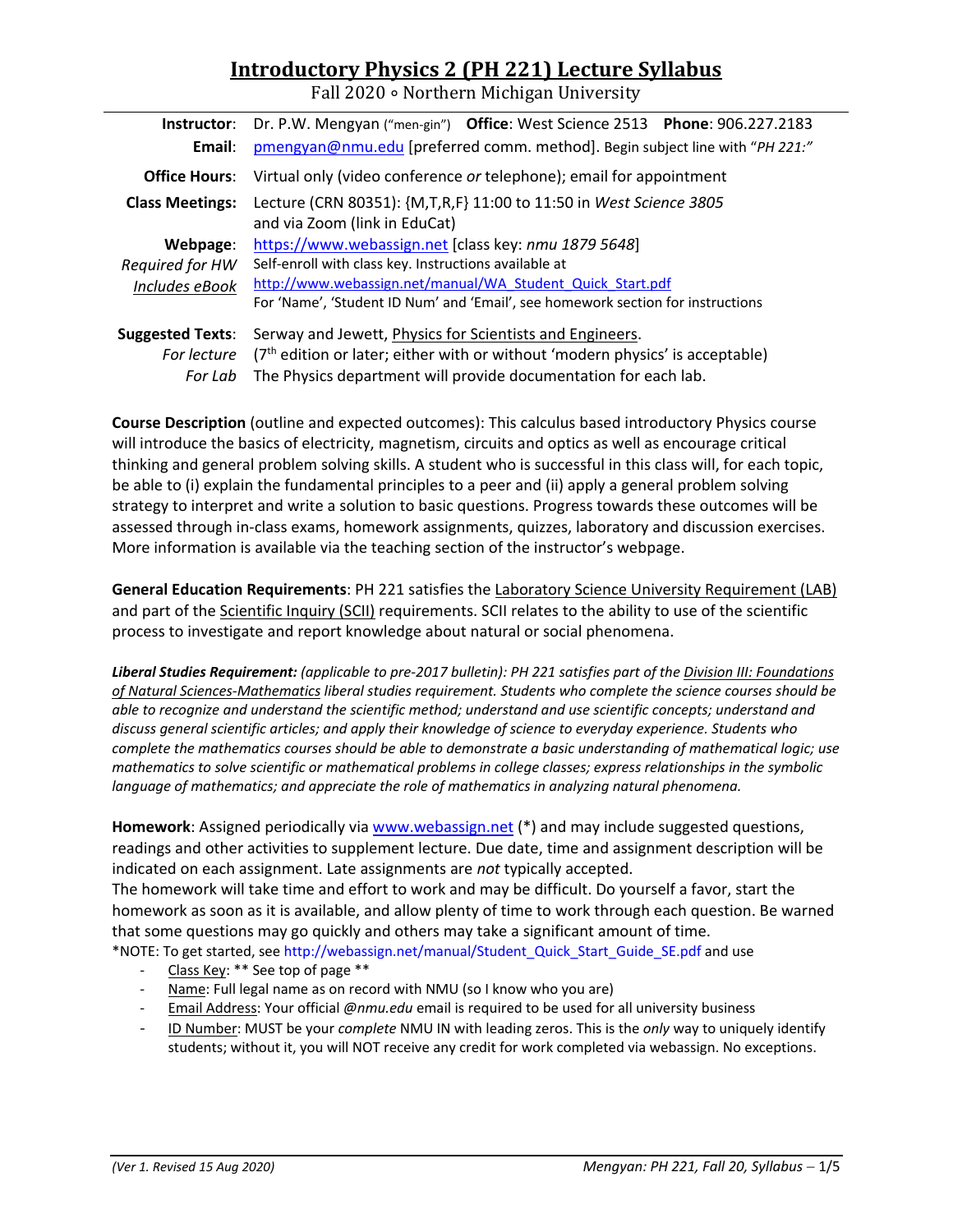**Quizzes**: May be administered during the regularly scheduled class time and may include content from lecture, homework, exams, labs or any other relevant course related information. Please note that quizzes may or may not be announced during lecture and will *never* be announced via email. **Make up quizzes will** *not* **be administered**. These will be designed with a few goals in mind (1) provide students the opportunity to check their understanding of relevant material and receive feedback from the instructor (2) provide the instructor with feedback as to how well students are understanding the material (3) encourage students to continue to stay on top of the material, develop sound study habits, regularly attend class, etc

**Exams**: There will be up to three (3) scheduled exams during the semester plus a final exam. Each in‐ class exam is equally weighted. If the final exam score is higher than the lowest in‐class exam score, the final exam score will replace this lowest in‐class exam score. Exams 1, 2 and 3 will be administered in the normal lecture room and during the normal meeting time. The final exam will be administered in the same room as lecture and at a time pre‐determined by NMU. **Make up exams will not be administered**. If an exam is to be missed due to extenuating circumstances, contact me via email BEFORE the scheduled exam time to see about making the appropriate arrangements.

Use of notes, books or electronic gizmos of any sort will not be permitted on the exams unless otherwise specified by the instructor.

## **TENTATIVE\*\* Exam Schedule**:

|                                                                |  | Exam 1: Normal class time Mon ~07 Sep 2020 Ch 22 - 27 [#'s for Serway 10ed] |
|----------------------------------------------------------------|--|-----------------------------------------------------------------------------|
| Exam 2: Normal class time Mon $\approx$ 28 Sep 2020 Ch 28 – 33 |  |                                                                             |
| Exam 3: Normal class time Mon $\sim$ 19 Oct 2020 Ch 34 – 37    |  |                                                                             |
| Final Exam Normal class time                                   |  |                                                                             |

**\*\***Exam *format*, *times* and *content* will be adjusted appropriately to accommodate the course schedule. Deviations from this tentative schedule will be discussed, *in class*, as they become relevant. Exam dates will typically be finalized a minimum of one week before the exam is administered.

The final exam time is predetermined by NMU and will *not* be modified by the instructor.

## **Grades**:

| Lab***, Quizzes, Homework, etc: 30%                                           | A: ≥ 90%; B: ≥ 80% |
|-------------------------------------------------------------------------------|--------------------|
| Exams <sup><math>\circ</math></sup> (1, 2, 3, Final, Final; Best 4 of 5): 70% | C: ≥ 70%; D: ≥ 60% |
| Total: 100%                                                                   | F: 60%             |
|                                                                               |                    |

'+' and '−' grades are typically assigned when a grade is within ± ~2.0% of the letter grade cutoff. **\*\*\***Minimum grade of 60% in the laboratory component, in addition to appropriate performance in the rest of the course, is *required* to earn an overall passing grade in this course.

 $\textdegree$  If fewer than 3 exams are conducted in class or there is not a cumulative final exam, expect all exam scores to be counted with reduced weight assigned to the lowest scoring exam.

## **Lab:**

Lab is a separate course in which you must be enrolled. A minimum score of 60% is *required* in order to qualify for a passing score in the lecture. To be clear, that means if your score is any less than 60.0%, you will have earned a FAILING grade in your lecture section. The final grade from the laboratory course part of your lecture score and likely to be weighted at ~15%. The laboratory section of this course is designed to provide hands on experience with the topics discussed in lecture.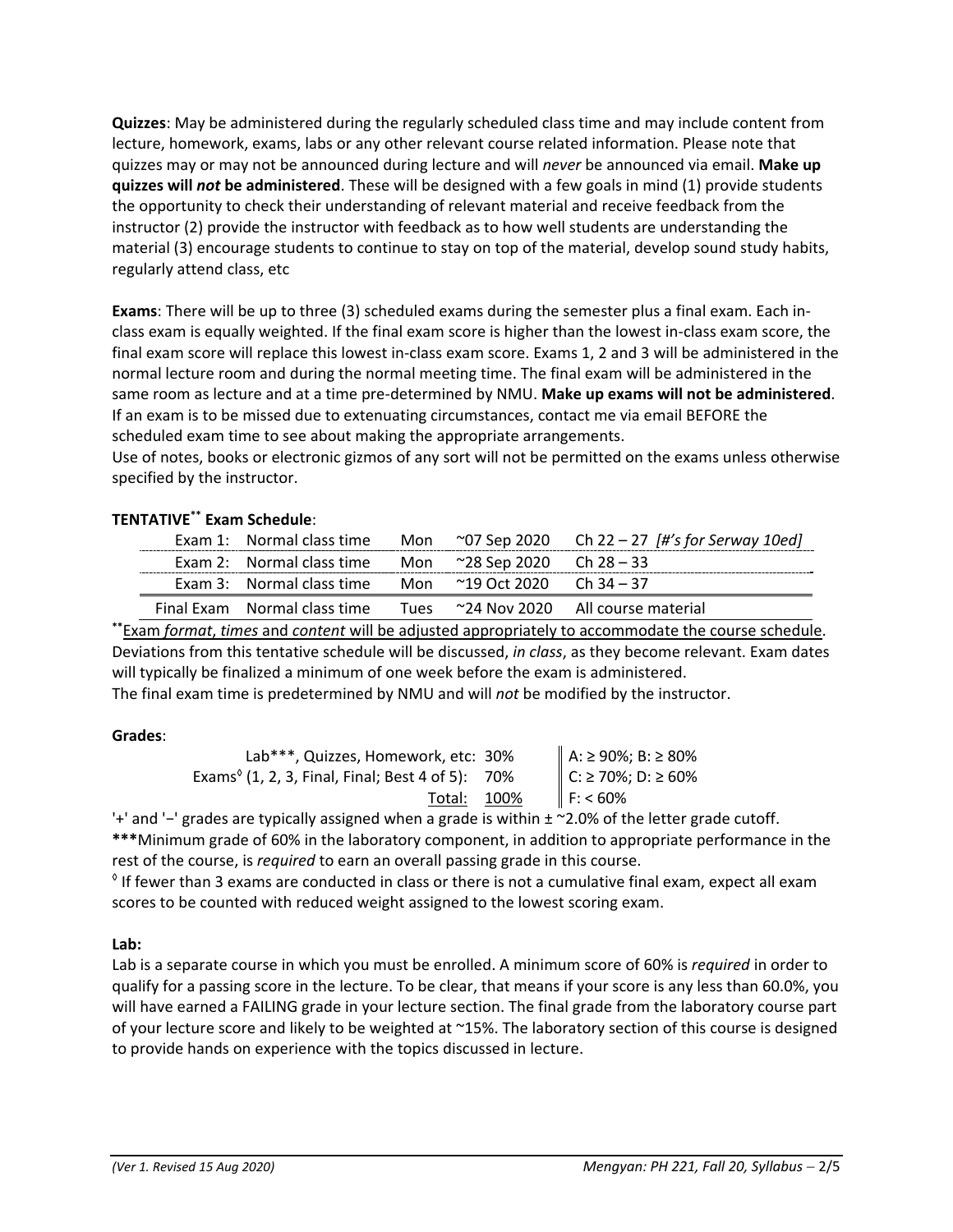#### **Important Notes:**

## - **ADA Statement**:

- In compliance with the ADA and university policy
	- o *"If you have a need for disability‐related accommodations or services, please inform the Coordinator of Disability Services in the Dean of Students Office at 2001 C. B. Hedgcock Building (227‐1737 or disserv@nmu.edu). Reasonable and effective accommodations and services will be provided to students if requests are made in a timely manner, with appropriate documentation, in accordance with federal, state, and University guidelines."*
	- o *"Certain students may qualify for alternative face‐covering accommodations due to a variety of health conditions. These students have gone through a qualifying process with the Office of Disability Services. Faculty have been notified of which students receive these accommodations in their class.if you have concerns regarding this topic please contact the faculty member outside of class. Please do not question or confront fellow students in the classroom who are using alternative or modified face coverings."*

#### - **Religious Holidays**:

Pursuant to university policy, a student who intends to observe a religious holy day should make that intention known, in writing, to the instructor prior to an absence. A student who is absent from a class, exam or exercise for the observance of a religious holy day shall be allowed to complete an assignment or exam scheduled for that day within a reasonable time around that absence.

- **Academic Integrity**:

Section 2.3.1 of the NMU Student Handbook discusses scholastic dishonesty; all of which will be upheld in all aspects of this course. Academic dishonesty will not be tolerated. Link to student handbook https://www.nmu.edu/policies?p=1070&type=Policy

## - **Appropriate behavior**:

I expect students to behave in a respectful, considerate and courteous fashion in any activity related to this course (e.g. Lecture, lab, discussion, office hours etc).

Rude, disrespectful or disruptive behavior will *never* be tolerated.

## - **Seating and attendance**:

o Seating charts will be provided and must be followed (for health and safety reasons relating to contact tracing and COVID).

Students are not permitted to sit anywhere other than their assigned seat.

- $\circ$  Students may only attend class (lecture or lab) in person on the days for which they have been assigned a seat and may attend via the video lecture at any time.
- o *Exceptions will be made in compliance with university policy, local, state and federal laws especially for those with approved accommodations. Any questions or concerns should be discussed with your professor and/or the Office of Disability Services.*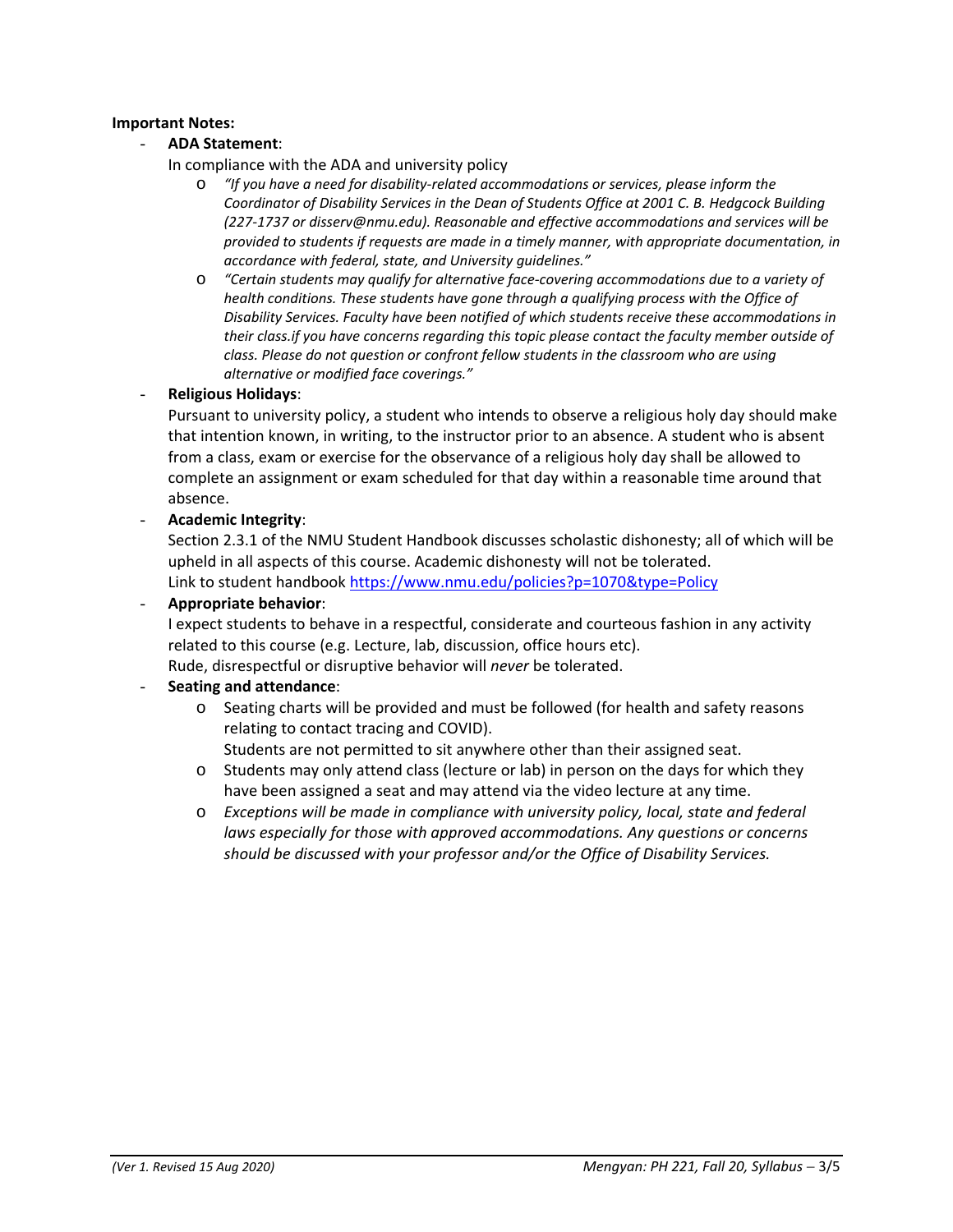## **Final Notes and Suggestions to Succeed**:

- **Course Assistance**: A plethora of options are available to support your success in this course (e.g. Lecture [Dr. Mengyan], lab and discussion via class, office hours, email or special appointment), your textbook, the library, other text books and physics department tutors. Take advantage of the available resources. DO NOT HESTIATE TO ASK QUESTIONS AS THEY ARISE!
- Preparation is the key!
	- o Read your book material before AND after we discuss it in class
	- o Take good notes during lecture
	- o Study your notes
	- o Take advantage of available resources (e.g. *actually* attend class, read the book)
	- o If something is unclear during lecture or your own studying, ASK ABOUT IT!
- Homework and supplemental work:
	- o Work each question using the problem solving process. Getting the 'correct' numerical answer is *meaningless* if you do not understand the process used to arrive there.
	- o Start your homework assignments as early as possible
	- o Read the homework questions when they are available before the related material is presented in class; familiarity with the questions will help you associate the relevant concepts as they are introduced in lecture, lab and while you read the material
	- o Give yourself plenty of time to complete the assignments as you will likely need to think carefully about the questions, review the relevant sections of the text or your notes and then work towards a solution
	- o Use a dedicated notebook to *fully* work out homework and supplemental questions
- Studying for any exam should be an ongoing exercise. Structured reviews of material built into your schedule promotes better long‐term retention and higher understanding of the material
- I cannot stress enough: ASK QUESTIONS WHEN YOU HAVE THEM!